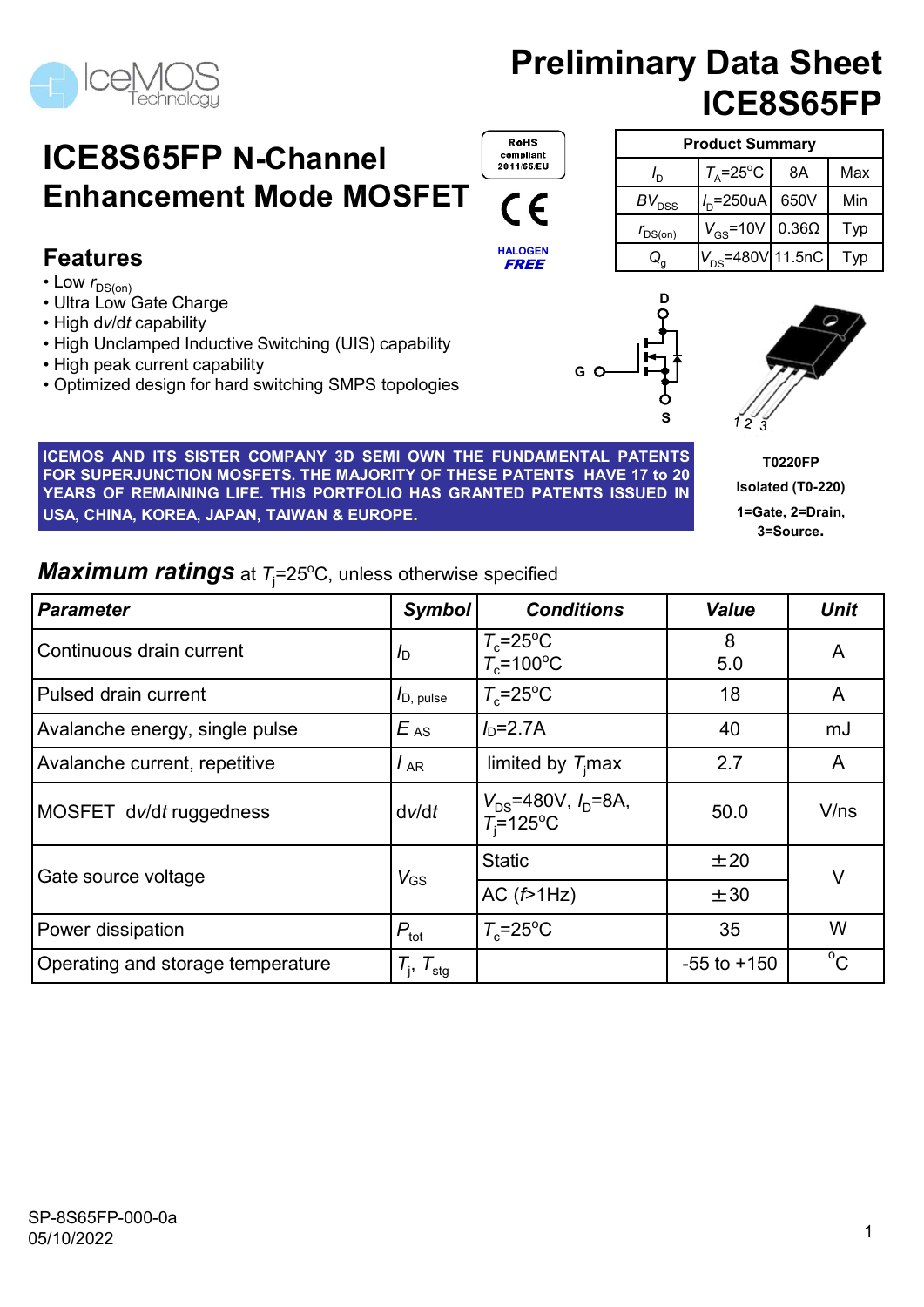

|                                                                                     |                       | <b>Preliminary Data Sheet</b>                                      |     |                       |                | ICE8S65FP   |
|-------------------------------------------------------------------------------------|-----------------------|--------------------------------------------------------------------|-----|-----------------------|----------------|-------------|
| <b>Parameter</b>                                                                    | <b>Symbol</b>         | <b>Conditions</b>                                                  | Min | <b>Values</b><br>Type | <b>Max</b>     | <b>Unit</b> |
| <b>Thermal characteristics</b>                                                      |                       |                                                                    |     |                       |                |             |
| Thermal resistance, junction-<br>lcase ª                                            | $R_{thJC}$            |                                                                    |     |                       | 3.5            |             |
| Thermal resistance, junction-<br>∣ambient ª                                         | $R_{thJA}$            | leaded                                                             |     |                       | 62             | °C/W        |
| Soldering temperature, wave<br>soldering only allowed at leads                      | $T_{\,\mathrm{gold}}$ | 1.6mm (0.063in.) from<br>case for 10 s                             |     |                       | 260            | $^{\circ}C$ |
| <b>Electrical characteristics</b> at $T_i=25^{\circ}$ C, unless otherwise specified |                       |                                                                    |     |                       |                |             |
| <b>Static characteristics</b>                                                       |                       |                                                                    |     |                       |                |             |
| Drain-source breakdown<br>voltage                                                   | $V_{\rm (BR)DSS}$     | $V_{GS} = 0 \text{ V}, I_D = 250 \mu\text{A}$                      | 650 | 700                   |                | $\vee$      |
| Gate threshold voltage                                                              | $V_{GS(th)}$          | $V_{DS} = V_{GS}$ , $I_D = 250 \mu A$                              | 2.1 | $\mathbf{3}$          | 3.9            |             |
|                                                                                     |                       | $V_{DS} = 650V, V_{GS} = 0V,$<br>$T_i = 25$ °C                     | -   | 0.1                   | 1              |             |
| Zero gate voltage drain current $ I_{\rm DSS} $                                     |                       | $V_{DS} = 650V, V_{GS} = 0V,$<br>$T_{\rm i}$ =150 $\rm{^{\circ}C}$ | -   | 100                   | $\blacksquare$ | μA          |
| Gate source leakage current                                                         | $I_{\text{GSS}}$      | $V_{GS} = \pm 20$ V, $V_{DS} = 0V$                                 |     |                       | 100            | nA          |

#### **Electrical characteristics** at  $T_i = 25^{\circ}$ C, unless otherwise specified

#### Static characteristics

| i nermai characteristics                                                            |                       |                                                                            |     |                |      |             |
|-------------------------------------------------------------------------------------|-----------------------|----------------------------------------------------------------------------|-----|----------------|------|-------------|
| Thermal resistance, junction-<br>case <sup>a</sup>                                  | $R_{thJC}$            |                                                                            |     |                | 3.5  | °C/W        |
| Thermal resistance, junction-<br>ambient a                                          | $R_{thJA}$            | leaded                                                                     |     |                | 62   |             |
| Soldering temperature, wave<br>soldering only allowed at leads                      | $T_{\,\mathrm{gold}}$ | 1.6mm (0.063in.) from<br>case for 10 s                                     |     |                | 260  | $^{\circ}C$ |
| <b>Electrical characteristics</b> at $T_i=25^{\circ}$ C, unless otherwise specified |                       |                                                                            |     |                |      |             |
| <b>Static characteristics</b>                                                       |                       |                                                                            |     |                |      |             |
| Drain-source breakdown<br>voltage                                                   | $V_{\rm (BR)DSS}$     | $V_{\text{GS}} = 0 \text{ V}$ , $I_{\text{D}} = 250 \mu \text{A}$          | 650 | 700            |      | $\vee$      |
| Gate threshold voltage                                                              | $V_{\text{GS(th)}}$   | $V_{DS} = V_{GS}$ , $I_D = 250 \mu A$                                      | 2.1 | 3              | 3.9  |             |
|                                                                                     |                       | $V_{DS} = 650V, V_{GS} = 0V,$<br>$T_i = 25$ °C                             |     | 0.1            | 1    |             |
| Zero gate voltage drain current  $\mathit{I}_{\text{DSS}}$                          |                       | $V_{DS}$ =650V, $V_{GS}$ =0V,<br>$T_i = 150^{\circ}$ C                     |     | 100            |      | $\mu A$     |
| Gate source leakage current                                                         | $I_{\text{GSS}}$      | $V_{GS} = \pm 20 \text{ V}$ , $V_{DS} = 0 \text{ V}$                       |     |                | 100  | nA          |
| l Drain-source                                                                      |                       | $V_{GS}$ =10V, $I_D$ =4A,<br>$T_i = 25^\circ \text{C}$                     |     | 0.36           | 0.40 |             |
| on-state resistance                                                                 | $r_{DS(on)}$          | $V_{GS}$ =10V, $I_D$ =4A,<br>$T_i = 150^{\circ}$ C                         |     | 1.01           |      | Ω           |
| Gate resistance                                                                     | $R_{\rm G}$           | $f=1$ MHZ, open drain                                                      |     | $\overline{2}$ |      | Ω           |
| <b>Dynamic characteristics</b>                                                      |                       |                                                                            |     |                |      |             |
| Input capacitance                                                                   | $C_{\text{iss}}$      |                                                                            |     | 520            |      |             |
| Output capacitance                                                                  | $C_{\rm oss}$         | $V_{GS} = 0 \text{ V}$ , $V_{DS} = 25 \text{ V}$ ,                         |     | 67             |      |             |
| Reverse transfer capacitance                                                        | $C_{\text{rss}}$      | $f=1$ MHz                                                                  |     | 1              |      | pF          |
| Output capacitance                                                                  | $C_{\rm oss}$         | $V_{\text{GS}} = 0 \text{ V}, V_{\text{DS}} = 100 \text{ V},$<br>$f=1$ MHz |     | 22             |      |             |
| Transconductance                                                                    | $g_{\rm fs}$          | $V_{DS}$ >2* $I_D$ * $R_{DS}$ , $I_D$ =4A                                  |     | 8              |      | S           |
| Turn-on delay time                                                                  | $t_{\sf d(on)}$       |                                                                            |     | 16             |      |             |
| Rise time                                                                           | $t_{\rm r}$           | $V_{DS} = 380V$ , $V_{GS} = 10V$ ,                                         |     | 41             |      |             |

#### Dynamic characteristics

|                                |                  | VDSTUJUV, VGSTUV,<br>$T_i = 150^{\circ}$ C                                     | -                        | 100            |                          |    |
|--------------------------------|------------------|--------------------------------------------------------------------------------|--------------------------|----------------|--------------------------|----|
| Gate source leakage current    | $I_{\text{GSS}}$ | $V_{GS} = \pm 20$ V, $V_{DS} = 0V$                                             | $\overline{\phantom{0}}$ | $\sim$         | 100                      | nA |
| Drain-source                   |                  | $V_{GS}$ =10V, $I_D$ =4A,<br>$T_i = 25$ °C                                     | $\overline{\phantom{a}}$ | 0.36           | 0.40                     | Ω  |
| on-state resistance            | $r_{DS(on)}$     | $V_{GS}$ =10V, $I_D$ =4A,<br>$T_i = 150^{\circ}$ C                             |                          | 1.01           | $\overline{\phantom{0}}$ |    |
| Gate resistance                | $R_{\rm G}$      | $f=1$ MHZ, open drain                                                          |                          | $\overline{2}$ |                          | Ω  |
| <b>Dynamic characteristics</b> |                  |                                                                                |                          |                |                          |    |
| Input capacitance              | $C_{\text{iss}}$ |                                                                                |                          | 520            |                          |    |
| Output capacitance             | $C_{\rm oss}$    | $V_{GS} = 0 \text{ V}, V_{DS} = 25 \text{ V},$<br>$f=1$ MHz                    |                          | 67             |                          | pF |
| Reverse transfer capacitance   | $C_{\text{rss}}$ |                                                                                | $\overline{\phantom{a}}$ |                | $\overline{\phantom{a}}$ |    |
| Output capacitance             | $C_{\rm oss}$    | $V_{\text{GS}} = 0 \text{ V}$ , $V_{\text{DS}} = 100 \text{ V}$ ,<br>$f=1$ MHz | $\blacksquare$           | 22             |                          |    |
| Transconductance               | $g_{\rm fs}$     | $V_{DS}$ >2* $I_D$ * $R_{DS}$ , $I_D$ =4A                                      | $\blacksquare$           | 8              | $\blacksquare$           | S  |
| Turn-on delay time             | $t_{\sf d(on)}$  |                                                                                | $\overline{\phantom{0}}$ | 16             | $\blacksquare$           |    |
| Rise time                      | $t_{\mathsf{r}}$ | $V_{DS} = 380V$ , $V_{GS} = 10V$ ,                                             |                          | 41             | $\blacksquare$           |    |
| Turn-off delay time            | $t_{\sf d(off)}$ | $I_D = 8A$ ,<br>$R_G = 4\Omega$ (External)                                     |                          | 28             | $\blacksquare$           | ns |
| Fall time                      | $t_{\rm f}$      |                                                                                | $\overline{\phantom{0}}$ | 23             | $\overline{\phantom{0}}$ |    |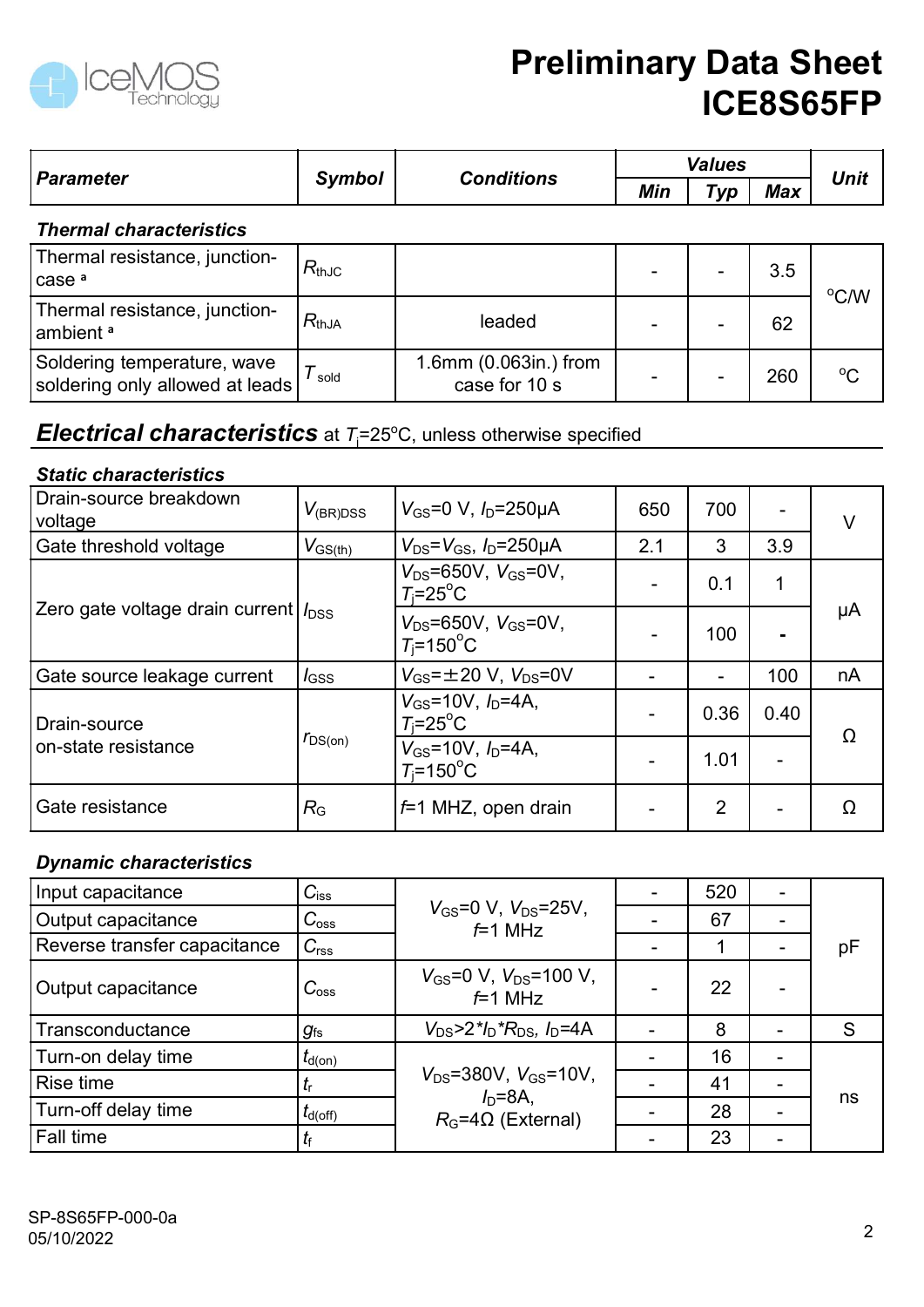

|                               |                         |                                                         |                          | <b>Values</b> |                          | ICE8S65FP    |  |
|-------------------------------|-------------------------|---------------------------------------------------------|--------------------------|---------------|--------------------------|--------------|--|
| <b>Parameter</b>              | <b>Symbol</b>           | <b>Conditions</b>                                       | Min<br>Typ               |               | <b>Max</b>               | <b>Unit</b>  |  |
| Gate charge characteristics   |                         |                                                         |                          |               |                          |              |  |
| Gate to source charge         | $Q_{gs}$                |                                                         |                          | 2.9           |                          |              |  |
| Gate to drain charge          | $Q_{gd}$                | $V_{DS} = 480 V, I_D = 8A,$<br>$V_{GS}$ =10 V           | $\overline{\phantom{a}}$ | 2.5           | $\blacksquare$           | nC           |  |
| Gate charge total             | $Q_{g}$                 |                                                         | $\sim$                   | 11.5          | $\overline{\phantom{a}}$ |              |  |
| Gate plateau voltage          | $V_{\text{plateau}}$    |                                                         | $\overline{\phantom{a}}$ | 5.5           | ۰                        | V            |  |
| <b>Reverse Diode</b>          |                         |                                                         |                          |               |                          |              |  |
| Continuous forward current    | $\mathsf{I}_\mathsf{S}$ | $V_{GS} = 0V$                                           | $\blacksquare$           |               | 8                        | $\mathsf{A}$ |  |
| Diode forward voltage         | $V_{\textrm{SD}}$       | $V_{GS}$ =0V, $I_S = I_F$                               | $\blacksquare$           | 1.0           | 1.2                      | $\vee$       |  |
| Reverse recovery time         | $t_{\rm rr}$            |                                                         | $\blacksquare$           | 330           | $\blacksquare$           | ns           |  |
| Reverse recovery charge       | $Q_{rr}$                | $V_{RR} = 50V, I_S = I_F,$<br>$d_{iF}/d_{t} = 100$ A/µS |                          | 5             | $\overline{\phantom{0}}$ | $\mu$ C      |  |
| Peak reverse recovery current | $I_{\rm rm}$            |                                                         | $\overline{\phantom{a}}$ | 23            | $\overline{\phantom{a}}$ | $\mathsf{A}$ |  |



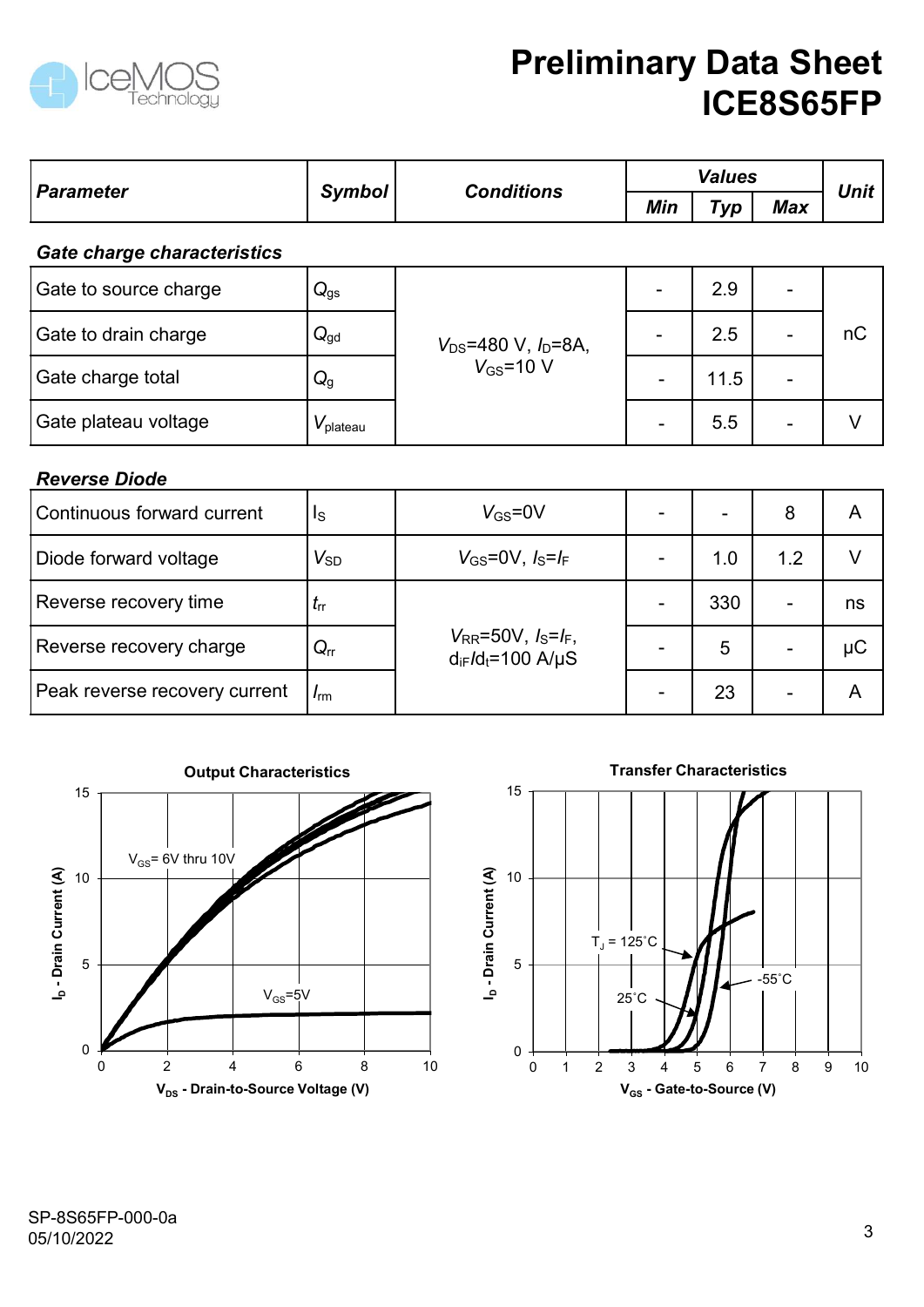



SP-8S65FP-000-0a 05/10/2022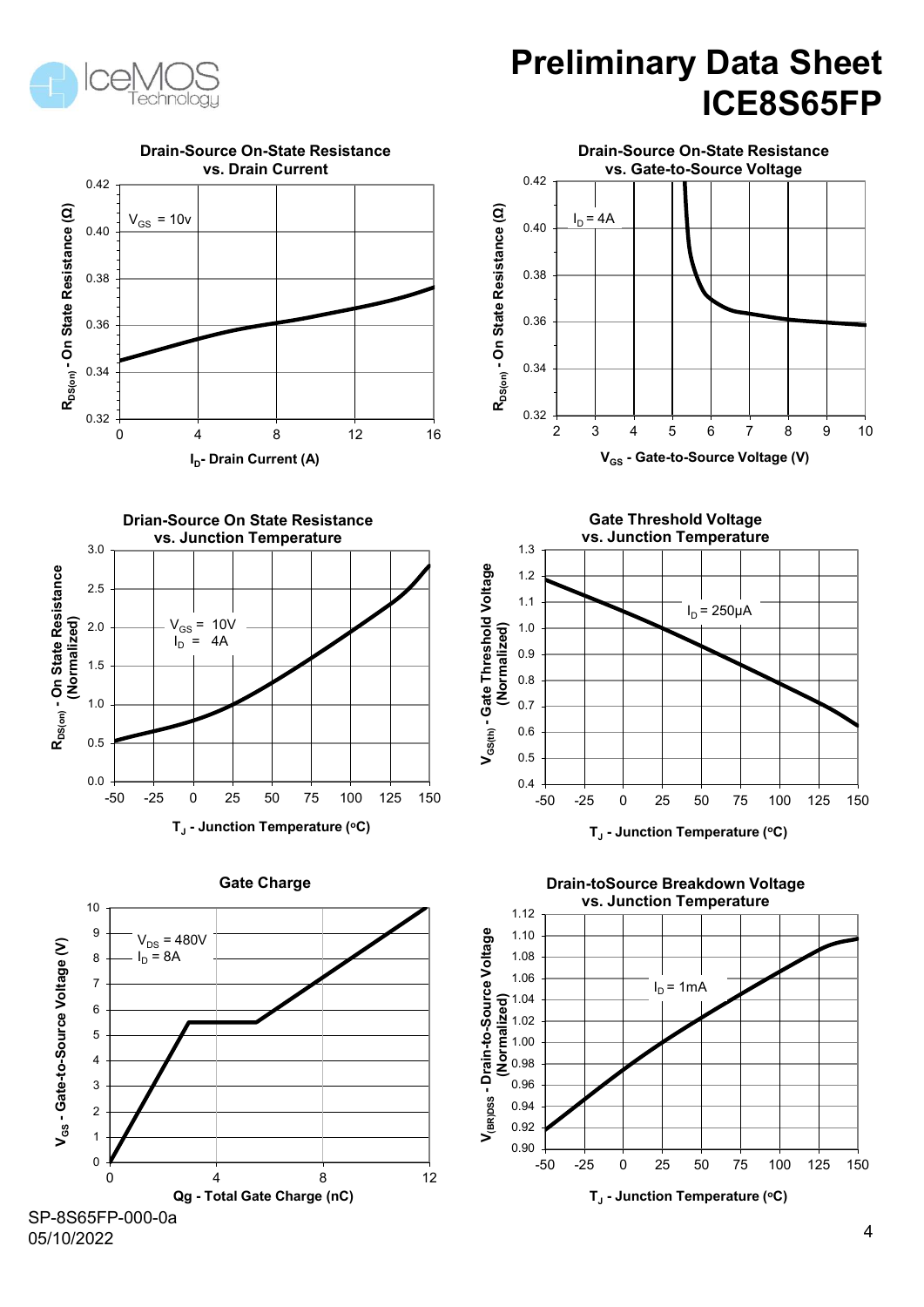



Source-Drain Diode Forward Voltage



Full Pak TO-220 Package Maximum Rated Forward Biased SOA



Transient Thermal Response, Junction-to-Ambient



05/10/2022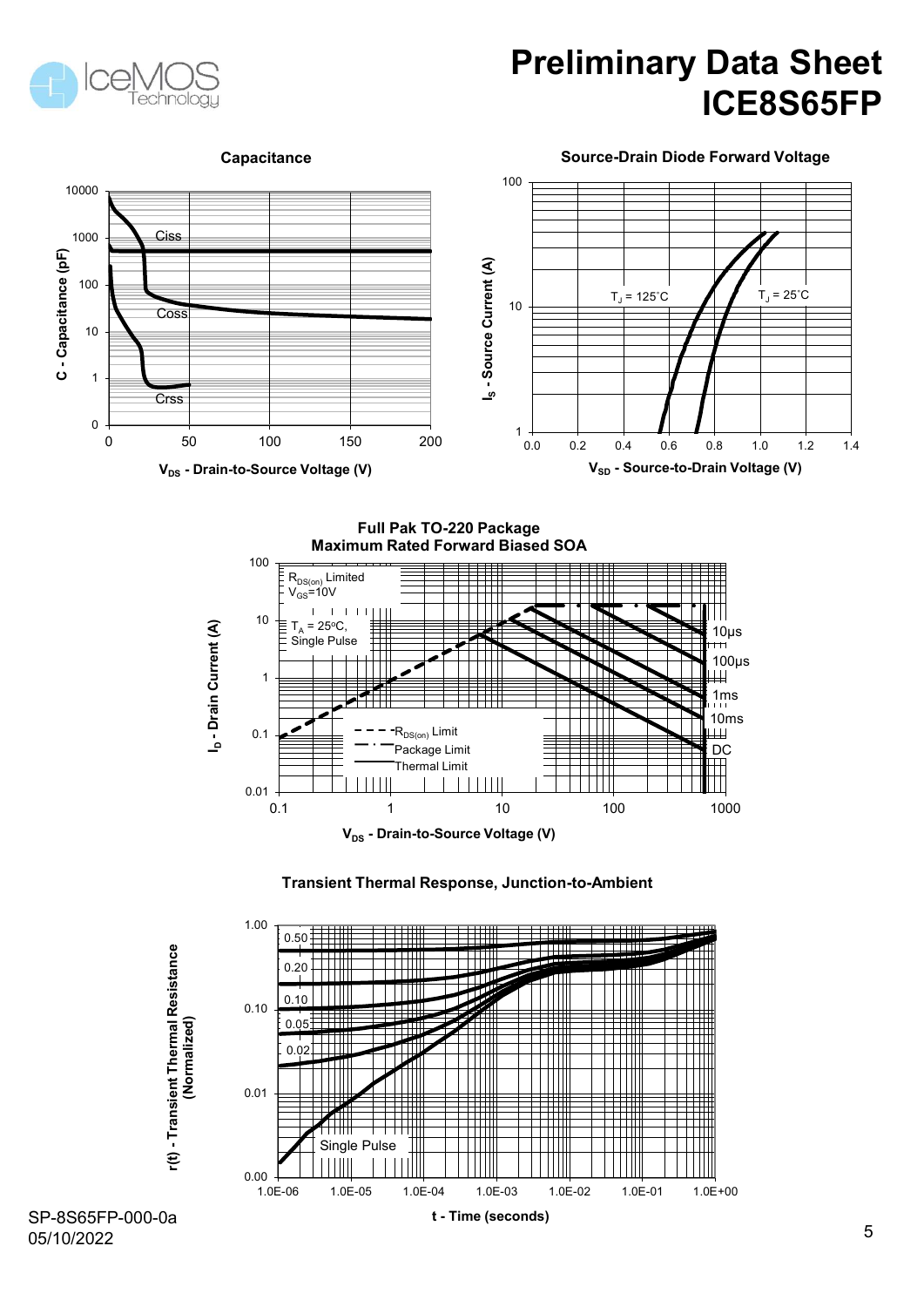

#### Package Outline: TO-220 FullPAK

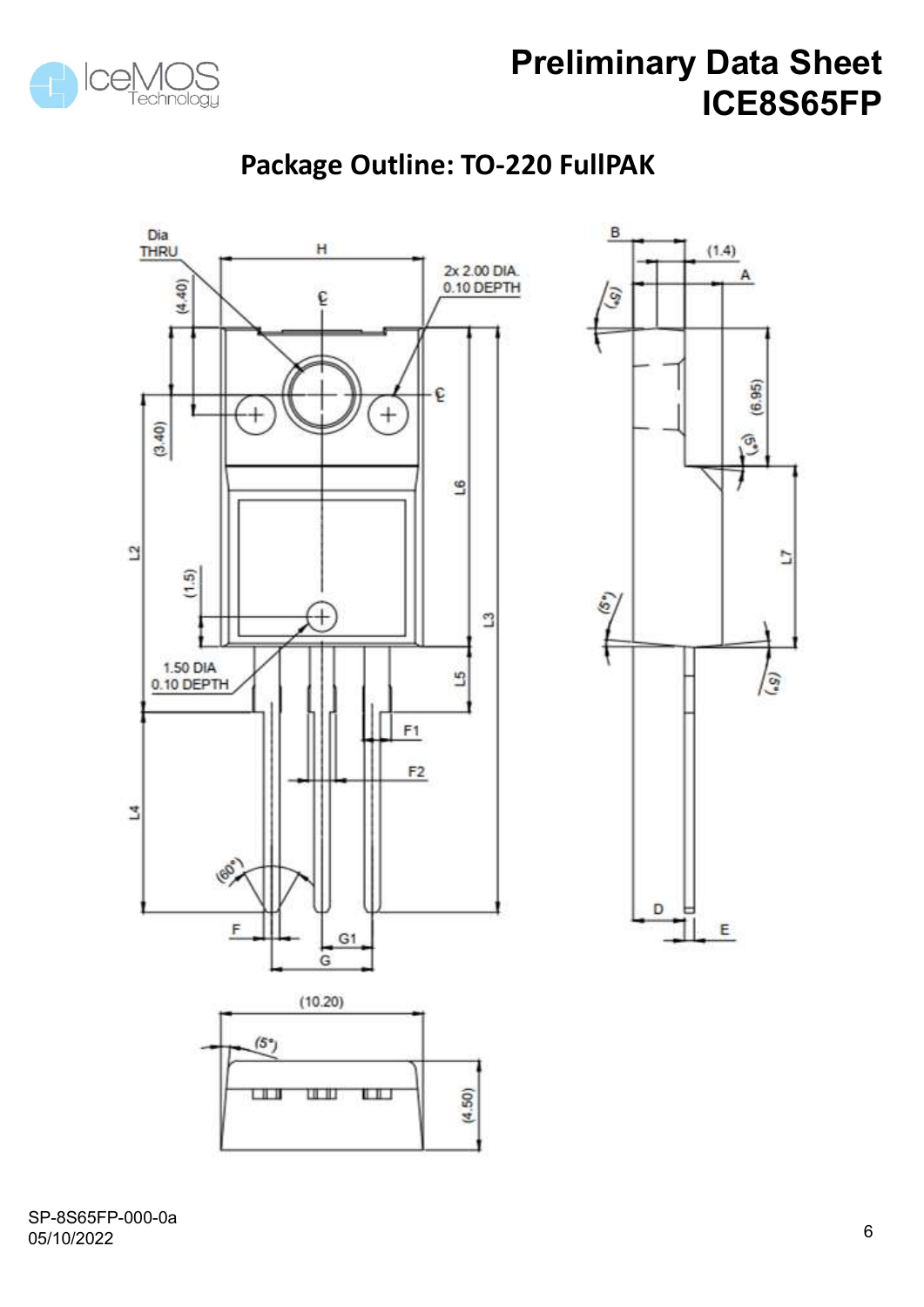

#### Package Outline: TO-220 FullPAK

| <b>SYMBOL</b>  | <b>MIN</b> |    | NOM MAX | <b>NOTES</b>                                                 |
|----------------|------------|----|---------|--------------------------------------------------------------|
| $\mathbf{A}$   | 4.4        |    | 4.6     | 1.0 DIMENSIONING & TOLERANCEING CONFIRM TO ASME Y14.5M-1994. |
| $\, {\bf B}$   | 2.5        |    | 2.7     | 2.0 ALL DIMENSIONS ARE IN MILLIMETERS. ANGLES ARE IN         |
| D              | 2.5        |    | 2.75    | DEGREES.                                                     |
| E              | 0.45       |    | 0.7     |                                                              |
| $\mathbf F$    | 0.75       |    | $\,1$   |                                                              |
| F1             | 1.15       |    | 1.5     |                                                              |
| F <sub>2</sub> | 1.15       |    | 1.5     |                                                              |
| G              | 4.95       |    | 5.2     |                                                              |
| G1             | 2.4        |    | 2.7     |                                                              |
| $\rm H$        | 10         |    | 10.4    |                                                              |
| L2             |            | 16 |         |                                                              |
| L <sub>3</sub> | 28.6       |    | 30.6    |                                                              |
| L4             | 9.8        |    | 10.6    |                                                              |
| L5             | 2.9        |    | 3.6     |                                                              |
| L6             | 15.9       |    | 16.4    |                                                              |
| L7             |            |    | 9.3     |                                                              |
| Dia            | و<br>3     |    | 3.2     |                                                              |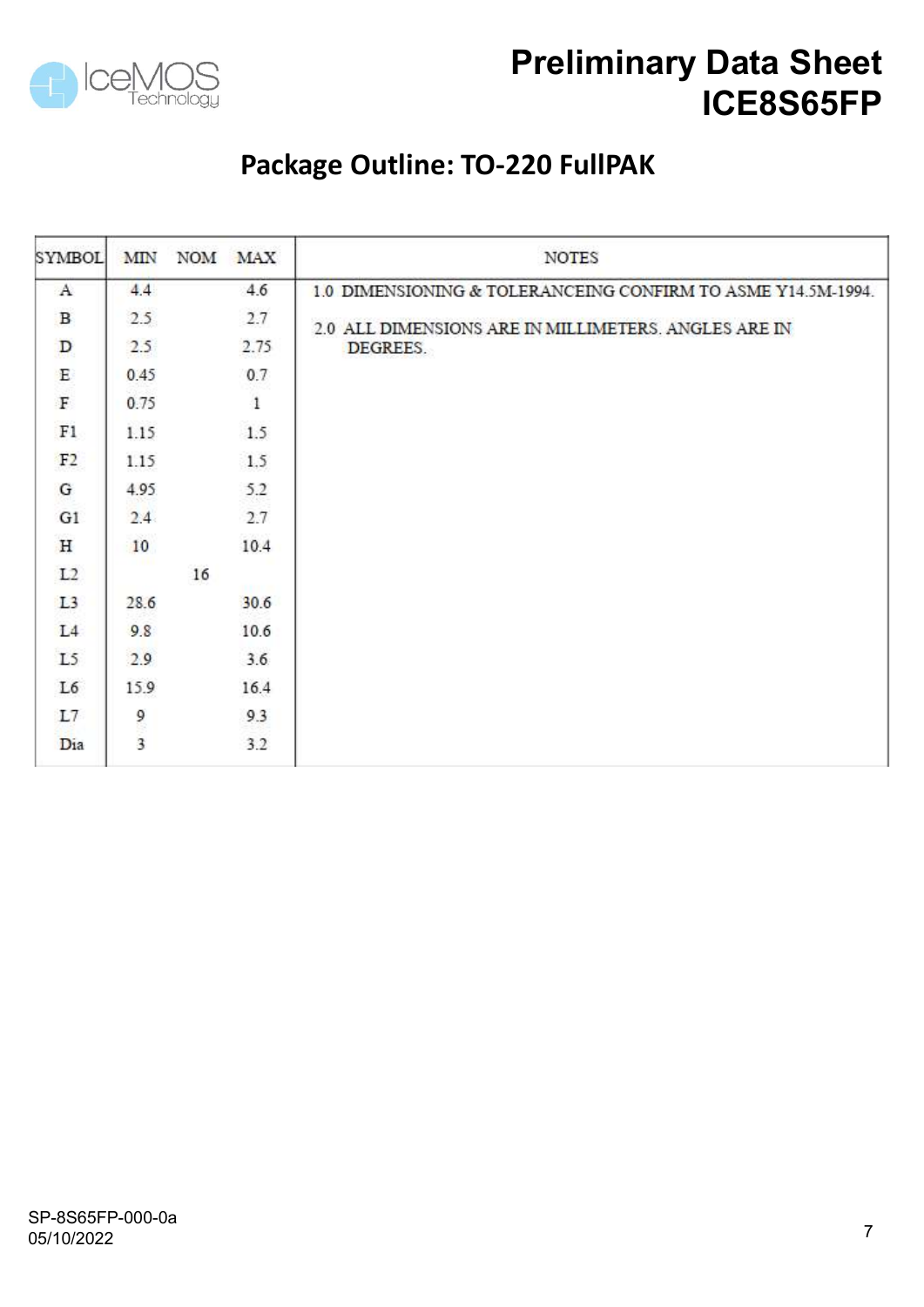



#### ICEMOS SUPERJUNCTION PATENT PORTFOLIO

ICEMOS GRANTED PATENTS

US7,429,772 US7,439,178 US7,446,018 US7,579,607 US7,723,172 US7,795,045 US7,846,821 US7,944,018 US8,012,806 US8,030,133

#### 3D SEMI PATENTS LICENSED TO ICEMOS

US7,041,560B2 US7,023,069B2 US7,364,994 US7,227,197B2 US7,304,944B2 US7,052,982B2 US7,339,252 US7,410,891 US7,439,583 US7,227,197B2 US6,635,906 US6,936,867 US7,015,104 US9,109,110 US7,271,067 US7,354,818 US7,052,982,  $(0.87, 304, 944B2$ <br>  $(0.87, 339, 252$ <br>  $(0.87, 439, 582$ <br>  $(0.87, 439, 583)$ <br>  $(0.86, 936, 865, 906)$ <br>  $(0.86, 936, 867)$ <br>  $(0.86, 936, 867)$ <br>  $(0.87, 949, 110)$ <br>  $(0.87, 271, 067)$ <br>  $(0.87, 199, 006B2)$ <br>
Note: additiona  $\begin{array}{lllllllllll} & & & & & & \text{US}7,052,982\text{B}2\\ & & & & \text{US}7,339,252\\ & & & \text{US}7,430,583\\ & & & \text{US}7,227,197\text{B}2\\ & & & \text{US}6,635,906\\ & & & \text{US}6,635,906\\ & & & \text{US}6,936,867\\ & & & \text{US}7,271,067\\ & & & \text{US}7,109,110\\ & & & \text{US}7,354,818\\ & & & \text{US}7,05$ 

US7,199,006B2<br>Note: additional patents in China, Korea, Japan, Taiwan, Europe have also been granted to IceMOS and 3D Semi for